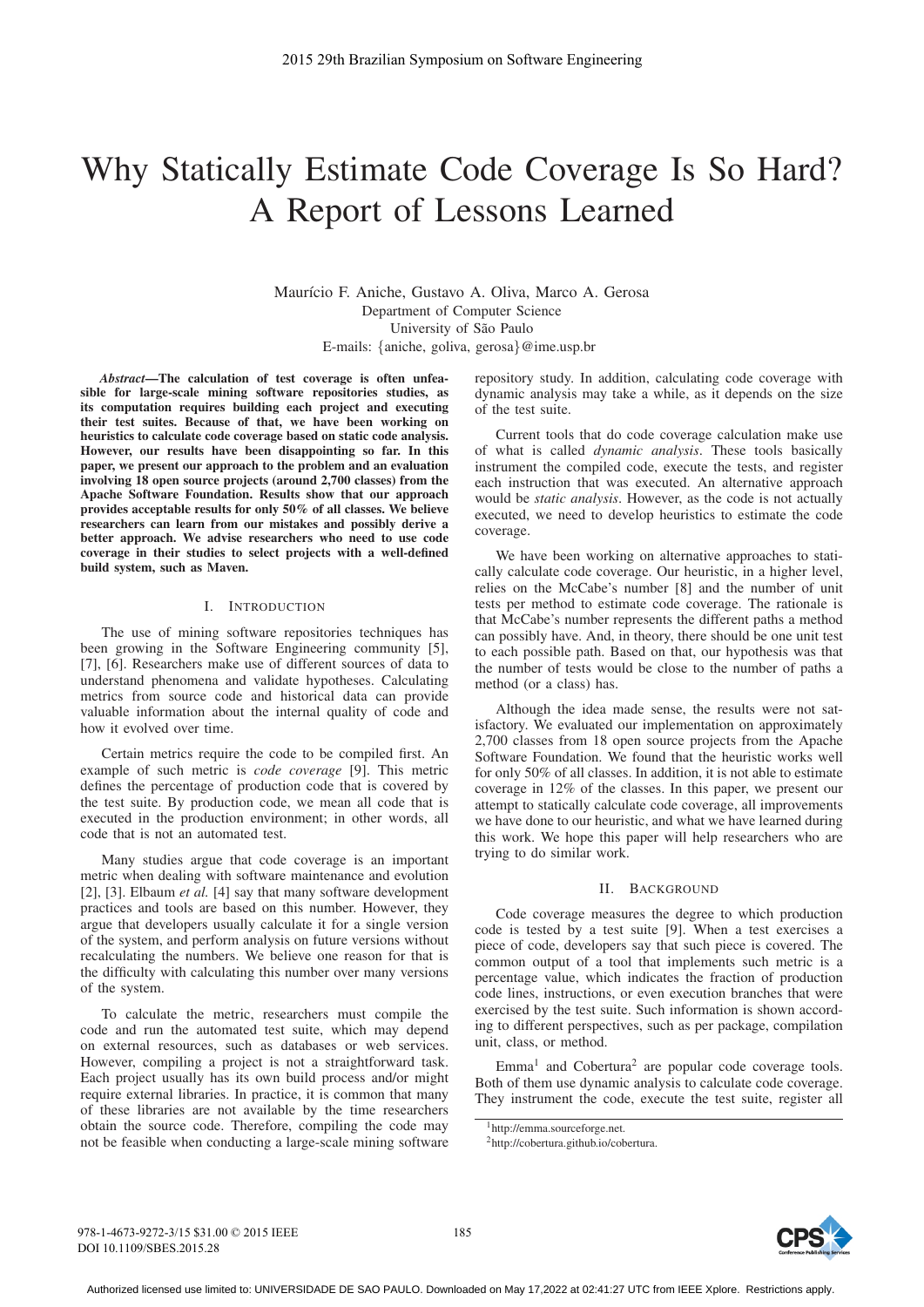instructions that were executed, and then calculate the degree to which the production code was exercised by the test suite. These tools have three main problems for researchers: (i) depending on the size of the test suite, they can take a long time to compute the metric, (ii) they are not programminglanguage agnostic, which makes them less flexible, and (iii) they require compiled code.

To the best of our knowledge, there is only one study that discusses the calculation of code coverage by means of static analysis. Alves and Visser [1] propose a technique that uses slicing of static call graphs to estimate the dynamic test coverage. In their approach, they define method coverage as the ratio between covered and defined methods per class. They have showed that, at system level, the approach proved to be satisfactory. At package and class levels, the difference between the real and the calculated coverage was small in most cases.

This approach is different from ours. As calculating the real call graph of a method is computationally expensive, we used McCabe's number (which is cheaper to be calculated) to estimate the minimum number of tests that a class should have.

## III. THE ALGORITHM

In practice, developers write automated tests to cover the different behaviors that a method might have. A method behaves differently if some decision (an *if* instruction, for example) is taken. Thus, the number of behaviors a method has may be estimated by calculating the number of linearly independent paths inside such method. This metric is known as the McCabe's cyclomatic complexity number [8].

Based on that, our heuristic considers that if a production method has N different branches, then it should have at least N associated automated tests. The following subsections explain the algorithms behind the calculation of the heuristic, as well as all iterative improvements we have made based on what we learned with each analysis.

#### *A. Calculating McCabe's number*

There are a few techniques on how to calculate the cyclomatic complexity (CC) of a method. The most precise way is to generate the control flow graph, and then count the number of paths in this graph.

However, creating this graph requires a complicated analysis of the source code. To simplify the calculation, many tools, including ours, count the number of statements that can change the flow of execution (i.e. *if, for, while, case, catch*, and so on). As any method contains at least one possible flow, all methods have a minimum value of 1, and when one of the listed instructions appears, this numbers gets incremented by one.

In this study, we are calculating code coverage at class level. Therefore, to calculate McCabe's number to the entire class, we sum up the number for all methods, regardless of their external visibility. Basically, the McCabe's number for a class is equals to the sum of each method's McCabe's number.

#### *B. Calculating the number of tests of a method*

A production method is tested by an automated test when the test exercises parts of it. In dynamic analysis, that is accomplished by instrumenting the code and finding which parts of the production code were executed by that test.

To accomplish that using only static analysis, we decided to count the number of times that a production method is invoked inside of an automated test. To simplify the explanation, in Listing 1, we present a piece of code that contains production and test code. The method *calcTaxes(boolean)*, which belongs to the *Invoice* class, is tested by *testCalculateTaxes()*, as an invocation to that production method occurs inside of test body.

```
class Invoice {
```
2

6

9

14

18

21

```
3 private double calcPartialTax () {
        // any code here
 5 }
     public double calcTaxes (boolean rule) {
        double partial = calcPartialTax ();
        // any code here
        return ...;\frac{12}{\sqrt{2}}13 }
15 \quad \omega Test
16 public void testCalculateTaxes () {<br>
17 Invoice inv = new Invoice ("John", 50.0);
     double \text{tax} = \text{inv}.\text{calcTaxes}(\text{false});20 double biggerTax = inv. calcTaxes (true);
22 assertEquals (50 * 0.06, tax);
23 assertEquals (50 * 0.07, biggerTax);
24 }
```
Listing 1: An example of a production and unit test code.

## *C. Calculating Code Coverage*

Code coverage can be calculated on different levels, such as method level, class level, or even system level. In this paper, we focus on code coverage at the class level. We conceived our heuristic as follows (Equation 1): for a certain class C with methods  $m_1, ..., m_n$ , the code coverage of C is the ratio of the number of unit tests in the suite that target a certain method from C to the sum of McCabe's number from each method inside C. In the formula, CC stands for Cyclomatic Complexity. The *min* function covers the scenario in which the number of unit tests for a specific method is higher than its CC.

$$
Cov(C) = \frac{\sum_{i=1}^{n} min(UnitTests(m_i), CC(m_i))}{\sum_{i=1}^{n} CC(m_i)}
$$
 (1)

Suppose that the class *Invoice* has a cyclomatic complexity of 10, and there are 6 unit tests invoking methods that belong to this class. In this case, the result would be  $6 / 10 = 0.6$ , meaning 60% of code coverage.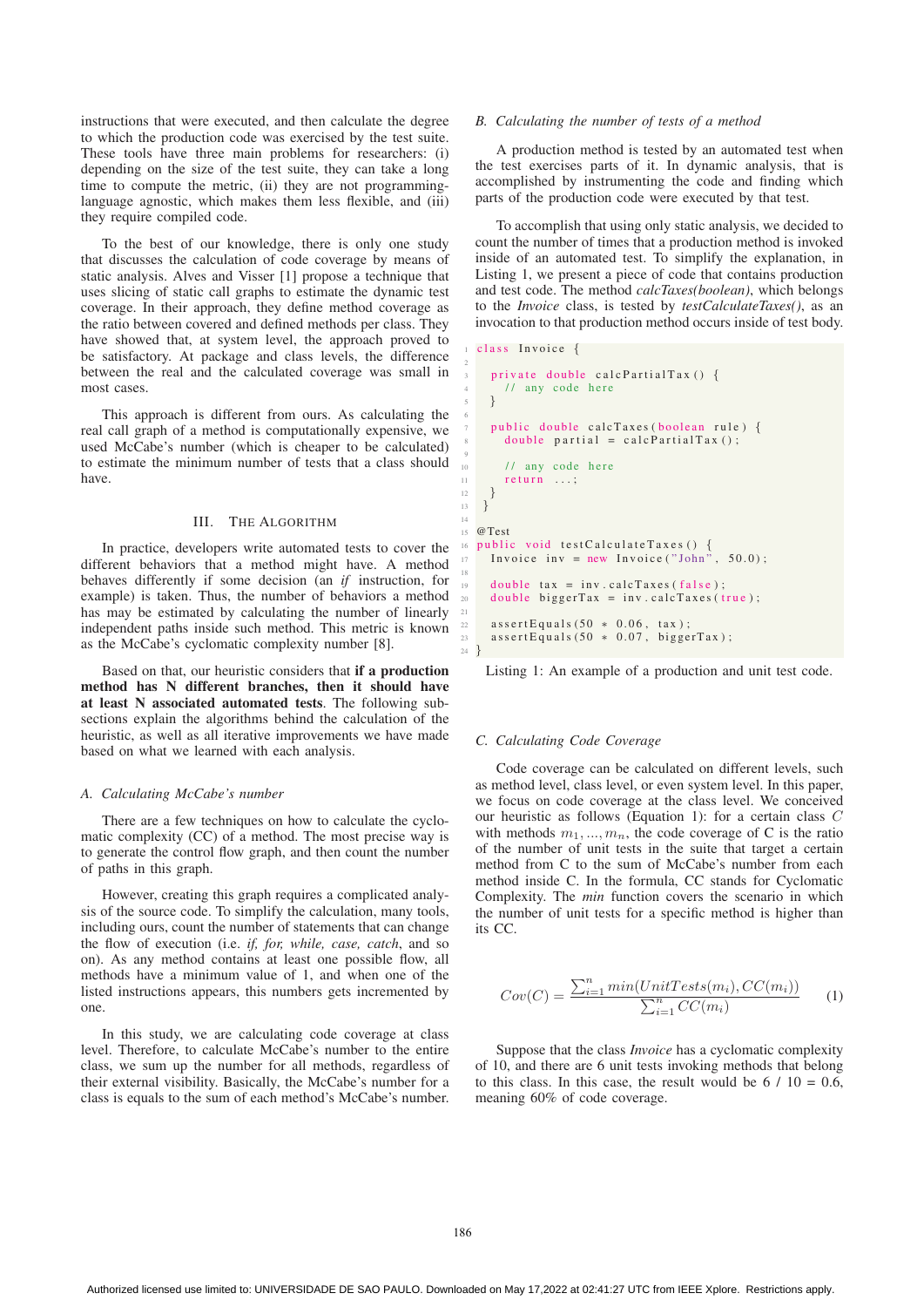#### IV. THE IMPLEMENTATION

To validate our algorithm, we decided to write a proofof-concept implementation. The tool was developed in Java. It uses the *japa-parser* framework<sup>3</sup> to parse Java code. The framework creates an abstract syntax tree and allows developers to navigate and extract information from this tree.

Our implementation calculates McCabe's number by counting the number of statements, such as *ifs, switchs, etc*, for each method. It also detects the production methods that are invoked inside an automated test. To do that, the tool stores, in an internal data structure, all variables and their types. And, as soon as a method invocation occurs, such as *inv.calcTaxes()* in the Listing above, the tool looks for the type of the *inv* variable and marks the method *Invoice.calcTaxes()* as tested by the unit test method *testCalculateTaxes*.

The tool is freely available at  $Github<sup>4</sup>$ . As the idea was not validate the tool, but the heuristic, it is not productionready, and contains a few implementation problems, that will be discussed later on. Interestingly, the tool is very performatic and has a linear time of execution.

## V. EXPERIMENTAL DESIGN

To validate the heuristic, we compared its results with those produced by Cobertura - which is one of the most popular coverage tools for Java (it uses dynamic analysis). We have analyzed around 2,700 classes from 18 different projects from the Apache repository<sup>5</sup>. All of them were implemented in Java, and belong to different domains.

The projects were chosen based on a few criteria: (i) the build system was Maven; (ii) were written in Java; (iii) had the Cobertura plugin configured in the build file. All of them were cloned into a server through the Apache's Git interface.

After that, all projects were compiled and the tests were executed. As all chosen projects follow Maven's conventions, the code coverage task was executed, and its output was stored in a database. We then ran multiple versions of our heuristic in all projects, and the output was also stored in the same database.

Both tools generate a number in the interval [0,1]. 0 (zero) means that the class does not have any automated test, while 1 (one) means that the class is fully covered. With both sets of numbers, we calculated the subtraction between our estimate and Cobertura's. Every time this difference reaches zero, it means that both numbers were equal, and the heuristic has worked as expected and has precisely guessed the coverage. A negative number indicates that our heuristic has calculated a smaller number than the real one. Analogously, a positive number indicates that the heuristic has calculated a higher number.

## VI. FINDINGS AND LESSONS LEARNED

The first version of our heuristic was exactly the same we described:

*Attempt #1*. We calculated McCabe's number of all classes in the system, calculated the number of tests methods per production method, and used the Formula 1 to estimate code coverage.

Our first attempt was to try it a single project, as that would make the analysis simpler in this part of the work. We chosed the *Apache Collections* project, as it was one of the projects evaluated by Alves [1]. For our surprise, our algorithm result was 44.08% of system coverage. In Alves's work, the code coverage for the same project was 82.62%; Alves also ran Clover (another popular code coverage tool), which resulted in 78.39%.

In our first manual analysis, we found out that many methods do not contain a test specific to itself. Instead, that method is called by another method, which has a test. In our example code, the method *calcPartialTax()* does not have an exclusive automated test, but it is invoked by *calcTaxes()*, which is tested by *testCalculateTaxes()*.

We also noticed that a method can be tested by any unit test in the system, and not only in its own unit test class. At the beginning, we believed that all *Invoice* tests would be at *InvoiceTest* class, which turned out to be a wrong assumption.

Because of that, we decided to improve our heuristic, by "recursively propagating" the test to all production methods that appear in the unit test, and to all methods that are invoked by the implementation of these production methods, and so on and so forth. It means that both *calcTaxes()* and *calcPartialTaxes()* will be considered to be tested by *testCalculateTaxes()*, even though the unit test does not directly invoke the *calcPartialTaxes()* method.

So, our second attempt was:

*Attempt #2*. We calculated McCabe's number of all classes in the system, calculated the number of tests methods per production method, recursively propagating the test to all method invocations in the entire test suite, and used the formula to estimate code coverage.

As we were much confident about this approach, we decided to start running it into all selected Apache projects. In the following figures, we show the difference between the number calculated by our heuristic and the number calculated by Cobertura (using dynamic analysis) – that is mathematically expressed in Formula 2. As said before, if the difference is zero, then our approach was able to calculate the right value for that class' code coverage.

#### $diff = ourCoverage - coberturaCoverage$  (2)

In Figure 1, One can see that in 51% of the classes, the heuristic was precise (the difference between our number and Cobertura's number was zero). But there was around 12% in which our heuristic was not even able to calculate the coverage.

<sup>3</sup>https://code.google.com/p/javaparser/.

<sup>4</sup> http://www.github.com/mauricioaniche/gelato2.

<sup>&</sup>lt;sup>5</sup>The selected projects were: axis2, cloudstack, com, commons, cxf, jcp, log4j, maven, ode, rahas, rat, schema2template, shiro, sis, sshd, tuscany, webbeans, xml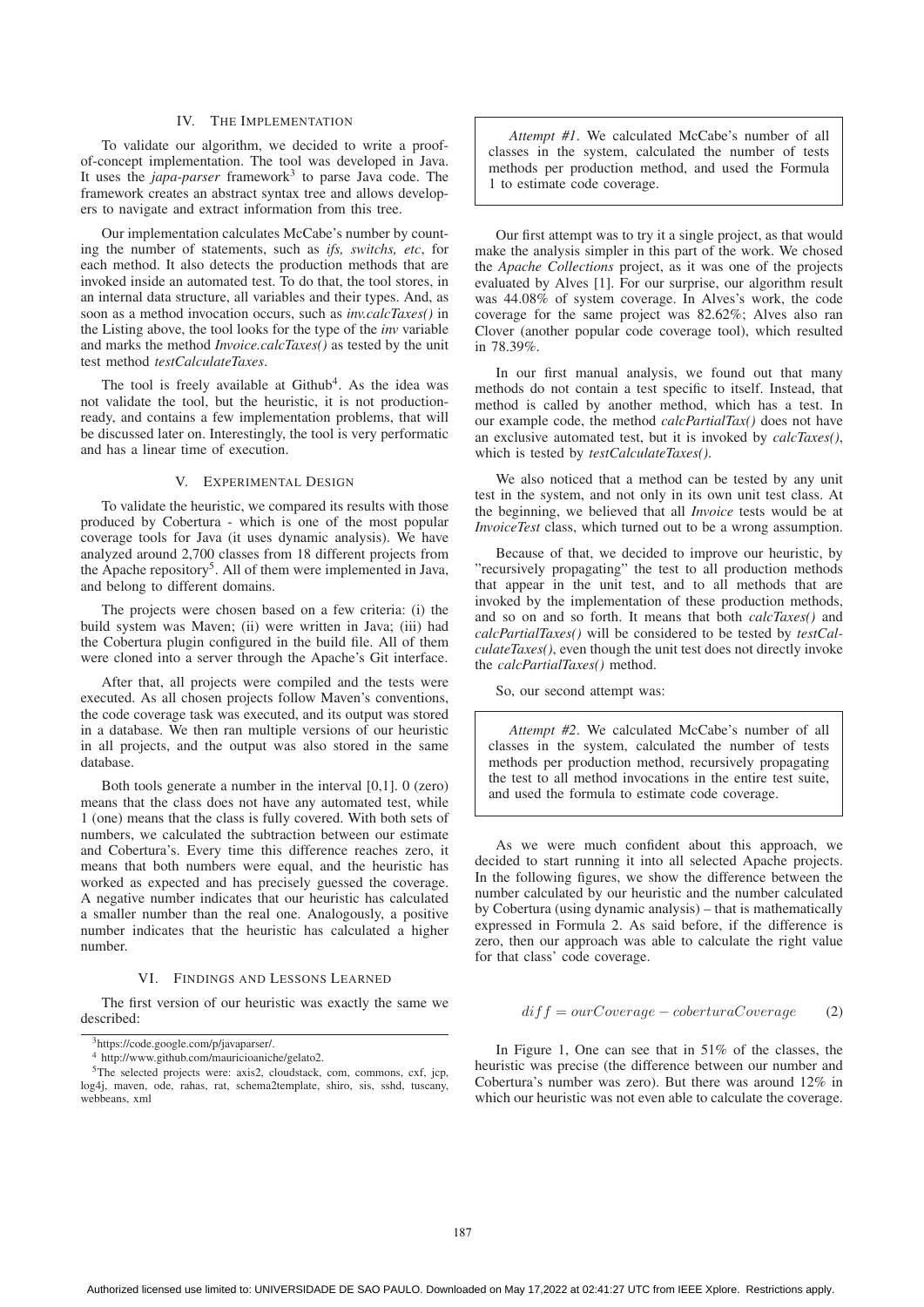

Fig. 1: The distribution of the difference in our Attempt #2

In a manual analysis on classes that the coverage was different from the oracle, we noticed another problem. Many developers prefer to write a single test method with many different calls to the same method, than to split it into many unit tests. Up to now, if our heuristic finds an invocation to a method, it was counting as only one test, regardless of the number of times that invocation happened. For example, even though there are two invocations to *calcTaxes()* (in which each one can exercise two different branches of this method) inside the test *testCalculateTaxes()*, our previous algorithm was counting only one test to that production method.

Based on that, we decided to improve the algorithm, and take into account the number of times methods are invoked inside the same unit test. It means that our algorithm will consider two tests to *calcTaxes()*, even though there is only one unit test invoking it.

Our third approach was:

*Attempt #3*. We calculated McCabe's number of all classes in the system, calculated the number of tests methods per production method, recursively propagating the test to all method invocations in the entire test suite, taking into account the number of times a method is invoked in the same unit test, and used the formula to estimate code coverage.

In Figure 2, we can see that, although the number of precise assertions increased to 52%, the number of errors were fairly distributed between the rest of the chart. In 12% of the classes, the heuristic was not able to identify the coverage. One can still notice that our heuristic usually estimates a smaller value than the real one.

In another manual analysis, we found out that there were a few classes that were not well-interpreted by our implementation. Although there are many java parsers to be used, correctly



Fig. 2: The distribution of the difference in our Attempt #3

visiting the abstract syntax tree is not an easy task. Developers write code in many different ways, and the visitor must be able to deal with all of them.

We then decided to improve the implementation, and make it understand different constructions, such as constructors, static construtors, and chained invocations. By chained invocations, we mean instructions like *object.methodA().methodB()*. Our previous implementation did not count *methodB()* as tested; only *methodA()*.

Based on that, our fourth approach was:

*Attempt #4*. We calculated McCabe's number of all classes in the system, calculated the number of tests methods per production method, recursively propagating the test to all method invocations (even the ones in chaining) in the entire test suite, taking into account the number of times a method is invoked in the same unit test, and used the formula to estimate code coverage.

In Figure 3, we can see that our numbers varied little compared to the previous results. The number of times the heuristic was right was still 52%, and the ratio of classes that the heuristic could not work dropped to 10%.

After another manual analysis, we found out a few problems, such as polymorphic invocations, or even branches that are never executed: without actually running the code, it is hard to identify them. Also, we could see that our approach was right only when the class was highly tested (i.e. contained a lot of tests for each method) or not tested at all (i.e. their coverage was zero). On the other hand, the approach was not able to correctly calculate the coverage on classes that had from 30% to 70% coverage (i.e. contained a few methods that were tested and others that were not).

Although our tool implementation has problems, we do not think they affect our general results. As we observed more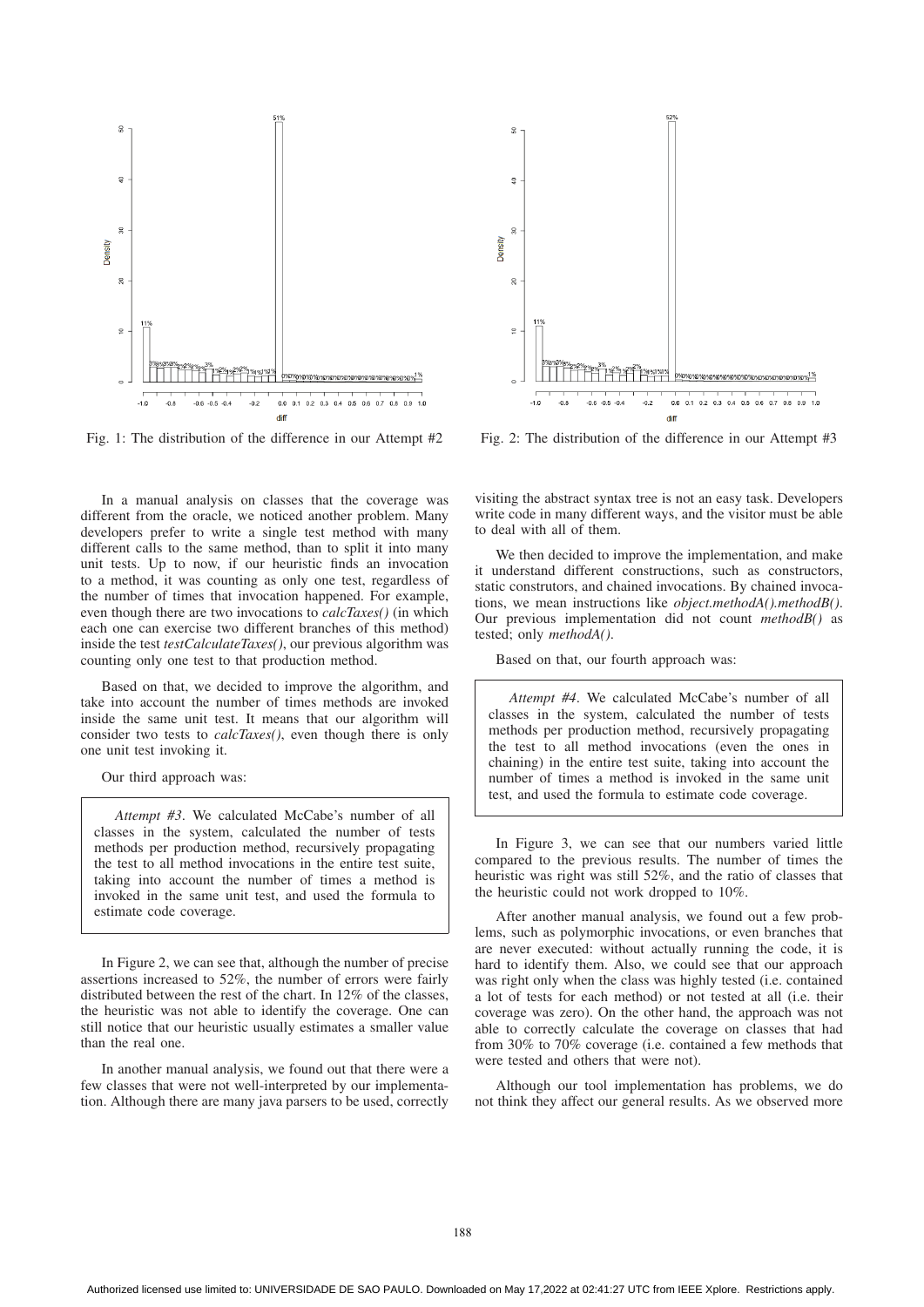

Fig. 3: The distribution of the difference in our Attempt #4

than 2,700 classes, we believe that inner classes and method overloading are not frequently used, and thus, they would not affect the general result. Even after all the improvements in the heuristic that we reported, the numbers were very similar. Therefore, we believe that it is the heuristic needs to be enhanced, and not the tool.

To sum up, we do not think that our approach is ready to be used. It gives bad estimates in around 50% of the cases. Currently, we suggest researchers that need to use code coverage in their studies, to select projects with a well-defined build system. Projects that use Maven are good candidates. Because of Maven's configuration conventions, all projects tend to have similar tasks to clean, compile, execute tests, and execute the code coverage tool. That is why we selected them to be part of this study in the first place: Apache's projects uses Maven and they follow the same conventions.

# VII. THREATS TO VALIDITY

Some of the problems belong to the proposed heuristic, and some of them to our implementation. We listed them below, grouping them by "tool" or "heuristic".

## Problems with the tool

- 1) *Inner classes*. They mislead our implementation, as the cyclomatic complexity of the outer class should increase. However, it would be necessary to have a more complex implementation to correctly identify them.
- 2) *Method overload*. When a method has many overloads with the same number of parameters, the tool does not know exactly which one was invoked. It would require a more complex analysis of the parameters' type to identify the right tested method.
- 3) *Helper methods*. Some test classes make use of helper methods, or even inheritance, to encapsulate the invocation of the behavior under test. Because of

that, as the production method is not invoked inside the unit test, these invocations are still not identified.

4) *Only supports Java*. Our tool only parses Java code. However, we believe that any compiled, statically typed object-oriented language would have the same behavior.

# Problems with the heuristic

- 1) *Bad tests*. Some tests do not cover all paths in a class, but only the main ones. We have found a few examples in which a single test triggers the maximum quantity of code possible (making all "ifs" true, all loop conditions true, and so on). Because of that, the line rate calculated by the dynamic tool shows a high code coverage, while our heuristic shows a smaller number.
- 2) *Polymorphic invocations, inheritance, and reflection*. When the variable is from an interface type, it is hard to identify which concrete class was executed. Thus, methods that are tested through a polymorphic invocation is not marked as tested.
- 3) *Repeated tests*. We saw many different tests that were exercising the same pieces of code in that class. When that happens, our heuristic over estimates the code coverage.
- 4) *Integration tests*. Many tests were, in fact, integration tests. It means that a single execution triggers the execution of many classes in runtime. In this case, our heuristic is not able to detect methods that were tested by these kind of tests.

#### VIII. CONCLUSION AND FUTURE WORK

Code coverage is an important metric to analyze software maintenance and evolution. However, it is not easy to be calculated in large-scale mining studies, as most tools require compiled code. In this study, we tried to conceive an heuristic to statically calculate code coverage, by relying on McCabe's cyclomatic complexity number and on number of unit tests per method.

As our numbers show, we do not think that this is a valid, or production-ready, approach. Even with all improvements we have made, it still badly estimates in around 50% of the cases. Based on that, we suggest that researchers that need to use code coverage in their studies, select projects with a well-defined build system, such as Maven.

As a future work, we intend to perform a controlled experiment to determine the cases in which this heuristic works and does not work – currently, we believe that our heuristic can perform better when the test suite contains real isolated unit tests. The results of the experiment may help us improve the heuristic.

#### ACKNOWLEDGMENTS

We thank *Caelum Ensino e Inovação* for allowing us to run the study in its environment, as well as supporting the development of the tool. We also thank NAWEB, CNPq, and FAPESP for their financial support. Gustavo has received grant from CNPq under the program Science Without Borders (250071/2013-4) during the development of this work.